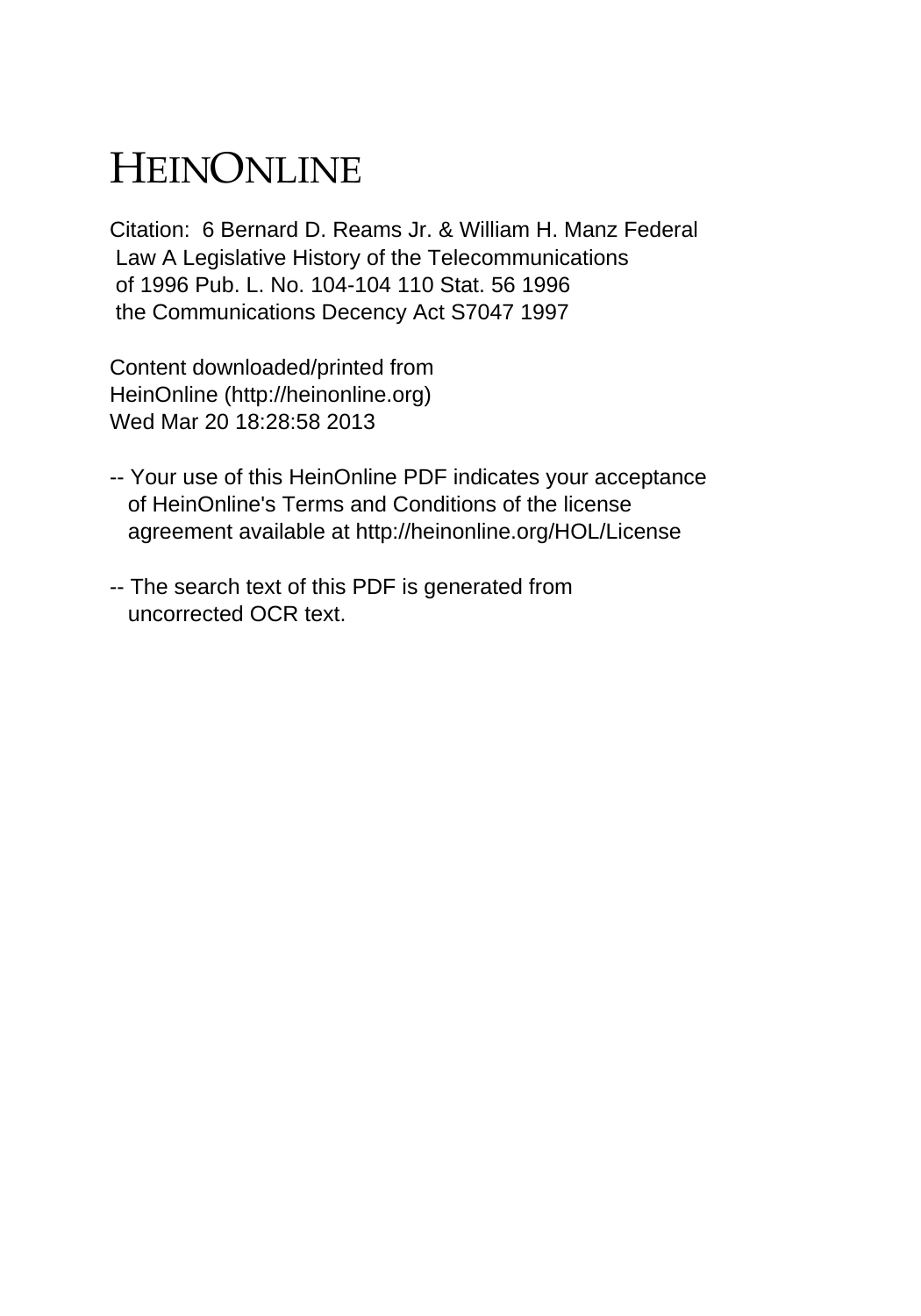ending to the international commit. SENATE RESOLUTION 137—<br>thents that government has pledged to MAKING A MINORITY PARTY<br>honor. Between now and June of 1992, APPOINTMENT. TO THE COM-<br>when a Jackson-Vanik walver will MITTEE again be addressed by Congress. the INGLINEWT A When a Jackson-Vanik water will MITTEE COM<br>again be addressed by Congress. the ING. AND URBAN AFFAIRS<br>again be addressed by Congress. the ING. AND URBAN AFFAIRS<br>Soviets must

they are about implementing a truly mitted the following resolution; which<br>Tree and just emigration policy.<br>The legislation 1 am introducing was considered and agreed to:<br>The legislation 1 am introducing was considered and

**5** years. have been refused permission  $\sqrt{\ }$  AMENDMENTS SUBMITTED to emigrate from the Soviet Union, are  $\sqrt{\ }$  AMENDMENTS SUBMITTED given permission to emigrate.

**given becond.** restrictions on freedom of TELECOMMUNICATIONS movement, including those pertaining MENT BESEARCH AND **Second, restrictions on freedom of TELECOMMUNICATIONS EQUIP-<br>movement, including those pertaining MENT RESEARCH AND MANU-<br>to secrecy, are not being abused or ap-<br>piled in an arbitrary manner.<br>ACT ACT** 

Third, a fair, Impartial, and effective<br>
arministrative or judicial appeals<br>
arministrative or judicial appeals<br>
process exists for those who have been<br>
denied permission to emigrate.<br>
AMENDMENT NO. 280<br>
Fourth. the Govern energy comments of the M. ENDMENT NO. 280<br>
Fourth, the Government of the M. PRESSLER (for himself, Mr.<br>
Soviet Union is ensuring that its laws, CRASSLER, Mr. SASSER, Mr. BAucors,<br>
regulations, practices, and policies con-

Compare 8, line 15, insert "regulated" im-<br>
SENATE RESOLUTIONS 135- mediately after "all".<br>
AMENDING THE STANDING On page 8, line 18, immediately after<br>
RULES OF THE SENATE (10 software insert a comma and "includ-

Exa. 136<br>
that highlights those aspects of Soviet<br>
emigration policy that are still a seri-<br>
emigration policy that are still a seri-<br>
cuse for concern. Congressman vania (Mr. Worrows) is bereby appointed to<br>
Horr is intr serve as a member on the Committee on Enterpreter and Public Works, the Commit-<br>tee on Foreign Relations, and the Commit-<br>tee on Small Business.

viding in 1992 a waiver of the Jackson-<br>
te on Banking. Housing, and Urban Affairs<br>
Vanik trade restrictions with respect for the One Hundred Second Congress until<br>
First, all individuals who, for at least<br>  $\Gamma$ <br>
First, a

Mr. HOLLINGS (for Mr. MITCHELL) existed integral and any explored in the following resolution. On page 9, line 1, stille "other" and integrates".<br>
which was considered and agreed to: in the thermode reciter. which was con

Surface Tap with TShull Business" and regulated local belophone exchange carriers<br>insert in the there of "19".<br>
of any telecommunications equipment, in<br>
cluding upgrades,<br>
SENATE RESOLUTION 136— interactions equipment, in

standard implemented **by** the Commislio on the sale of such equipment:

"(B) in reaching a determination as to **the** existene **of** reasonable demand as referred

to in subparagraph **(A).** the Commislon shall within sixty days consider- **"(I)** whether the continued manufacture of the equipment will be profitable:

**"i** whether the equipment is functional-**ly** or technically obsolete: **"(lll** whether the components necesary to manufacture the equipment continue to

be available; "(iv) whether altemallves to the equip-ment are available In the market; and **"iv)** such other factors **as** the Commission

deems necessary and proper;<br>
"(10) Bell Telephone Companies shall,<br>
consistent with the antitrust laws, engage in joint network planning and design with<br>other regulated local telephone exchange<br>carriers operating in the same area of inter-<br>est; except that no participant in such planning shall delay the introduction of new<br>technology agreement with such other carriers shall not be required as a prerequisite **for** such **In-**troduction or deployment; and **"(1ii** Bell Telephone Companies shall pro-

vide, to other regulated local telephone ex-<br>change carriers operating in the same area<br>of interest, timely information on the<br>planned, deployment of telecommunications equipment, including software integral to such telecommunications equipment, including upgrade; On page **9,** strike **all** on lines 20 through

24. On **page 10,** line **1.** strike **"(41"** and insert in lieu thereof **"(3)".**

Om page 11, line 7, insert "(1)" immediate-<br>on page 11, between lines 13 and 14,<br>insert the following:<br>compage 11, between lines 13 and 14,<br>"(2) Any regulated local telephone ex-<br>change carrier injured by an act or omissi an action in **a** district court of the United States to recover the full amount **of** damages sustained in consequences of any such<br>violation and obtain such orders from the<br>court as are necessary to terminate existing<br>violations and to prevent future violations;<br>or such regulated local telephone exchange carrier may seek relief from the **Commls-** */t* sion pursuant to sections 206 through 209.

## **CABLE TELEVISION** CONSUMER PROTECTION **ACT**

### GORTON **AMENDMENT NO.** 281 (Ordered to lie on the table.)

Mr. GORTON submitted an amendment intended to be proposed by him to the bill **(S. 12)** to amend title VI **of** the Communications Act of 1934 to ensure carriage on cable television of local news and other programming<br>and to restore the right of local regulatory authorities to regulate cable television rates, and for other purposes. **as follows:**

At the appropriate place, insert the following:<br>SEC.

Sac. **.** Section **823 of** the Communications Act **of** 1934 (47 **U.S.C.** 5431. as amend-ed **by** this. Act, is further amended **by**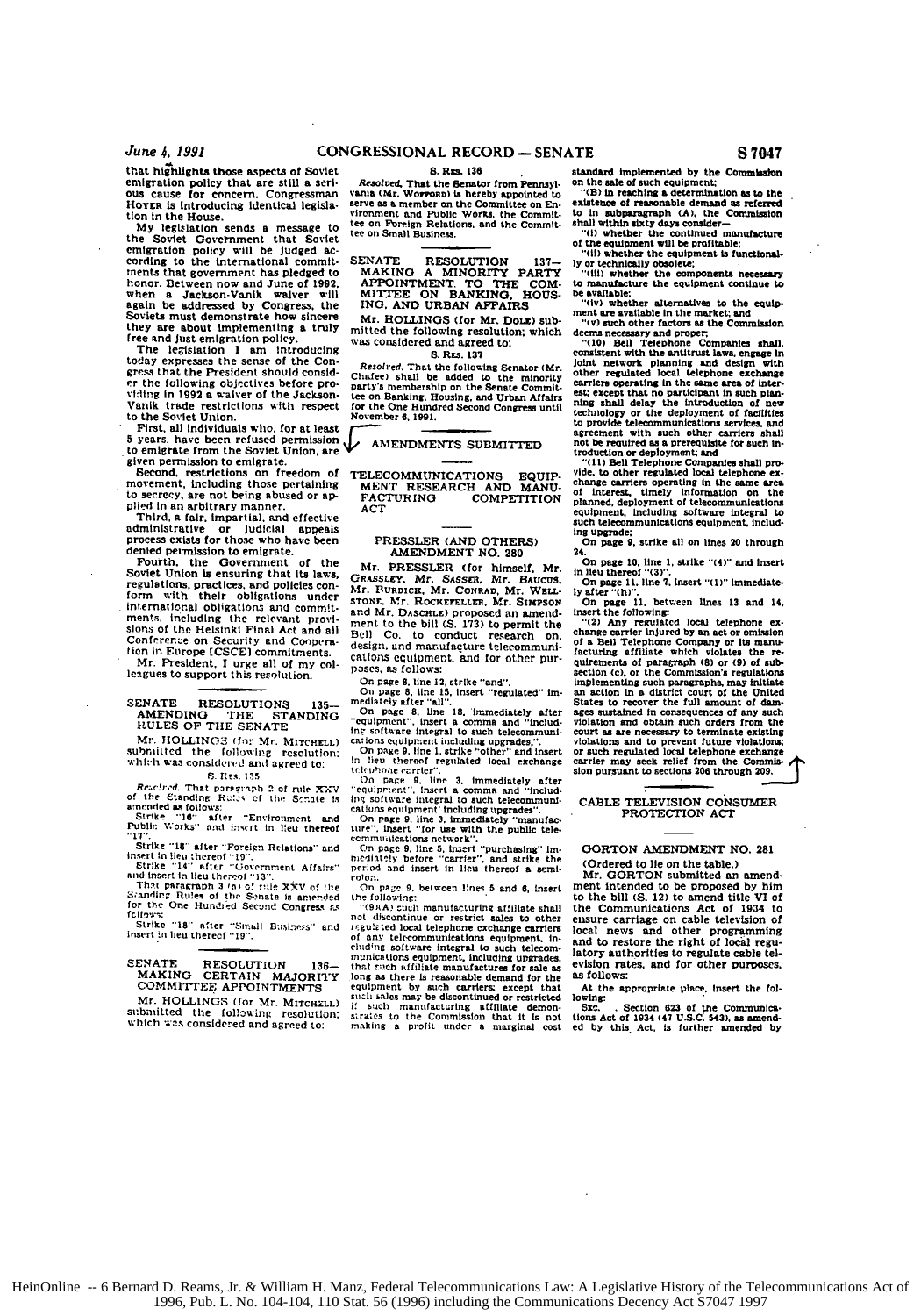HeinOnline -- 6 Bernard D. Reams, Jr. & William H. Manz, Federal Telecommunications Law: A Legislative History of the Telecommunications Act of 1996, Pub. L. No. 104-104, 110 Stat. 56 (1996) including the Communications Decency Act [xxxiv] 1997

 $\bar{z}$ 

 $\bar{z}$ 

 $\mathcal{A}$ 

 $\bar{\mathcal{A}}$ 

 $\sim$ 

 $\sim$ 

 $\sim$ 

 $\sim 10$ 

 $\overline{\phantom{a}}$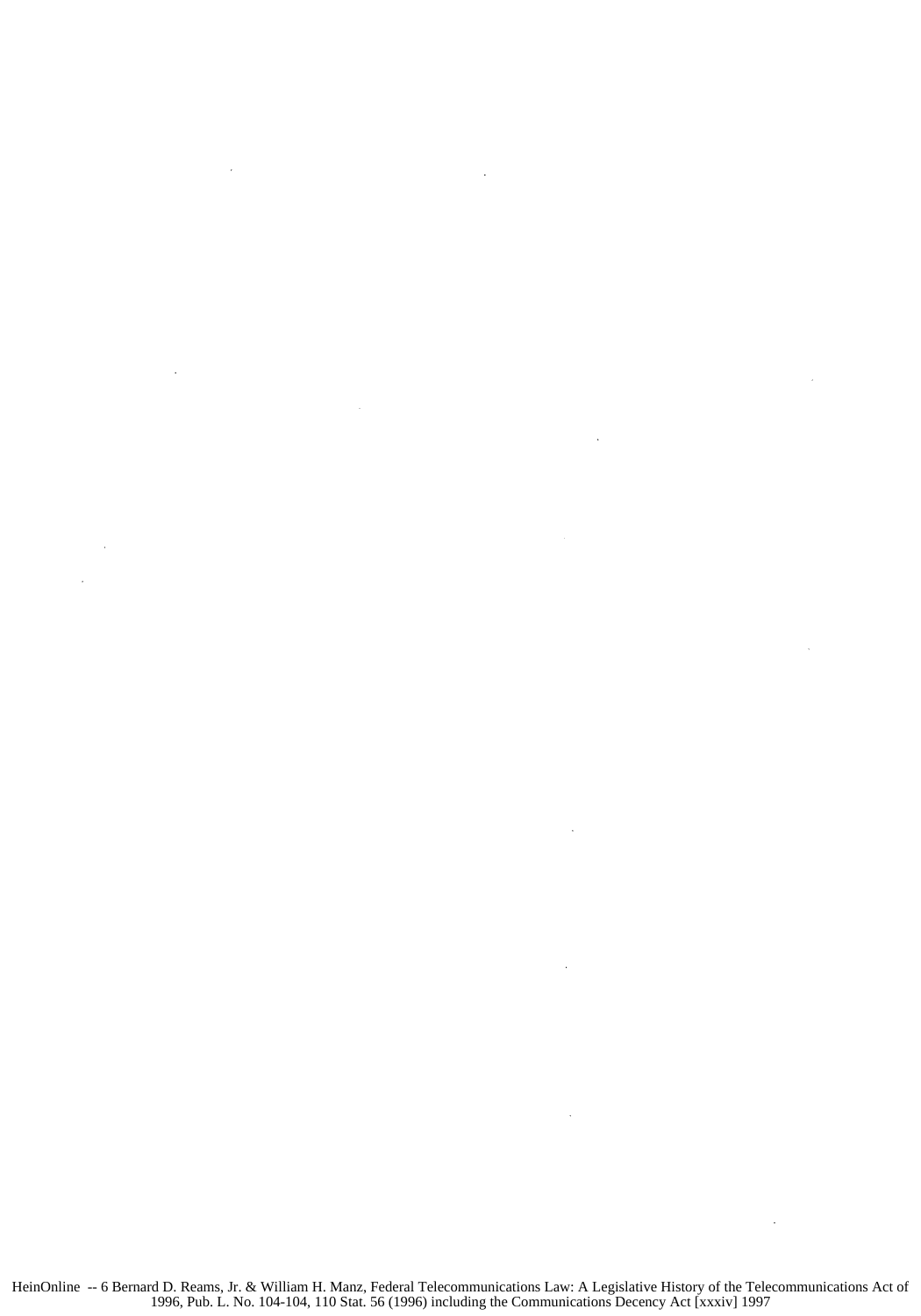Document No. 128

 $\bar{z}$ 

 $\sim$   $\sim$ 

 $\overline{\phantom{a}}$